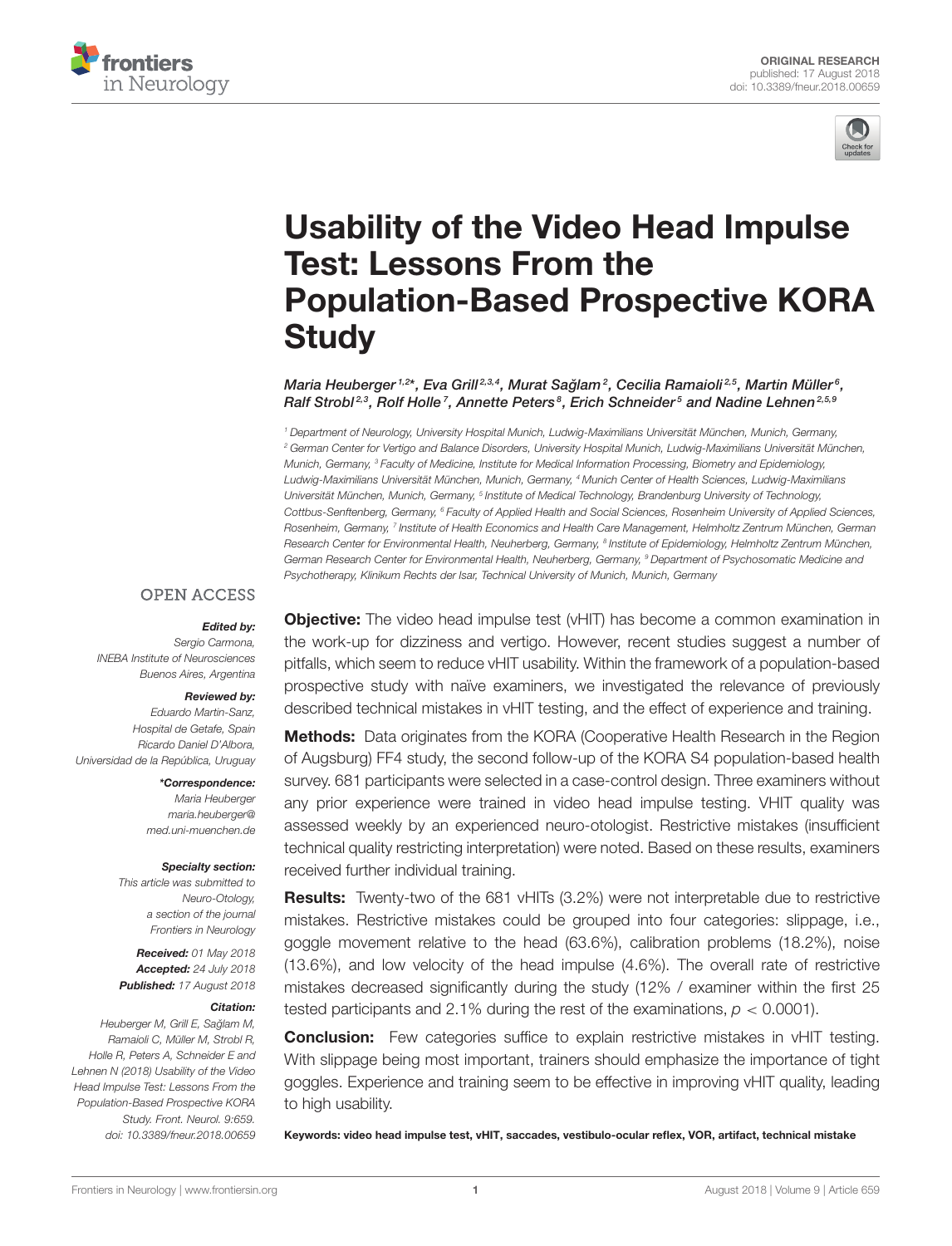# INTRODUCTION

The video head impulse test (vHIT) is highly popular in the work-up for dizziness and vertigo. In neuro-otology settings, it is considered the primary investigation to determine vestibular hypofunction [\(1,](#page-5-0) [2\)](#page-5-1). Being increasingly used in emergency departments to distinguish stroke from peripheral vestibular problems [\(3,](#page-5-2) [4\)](#page-5-3), its handling and interpretation becomes important also for non-specialists.

The vHIT tests the high frequency vestibulo-ocular reflex (VOR), which stabilizes gaze during passive head movement [\(5,](#page-5-4) [6\)](#page-5-5). In contrast to the clinical head impulse test [\(7\)](#page-5-6), the vHIT is a quantitative test, able to detect covert re-fixation saccades that appear during the head movement [\(8\)](#page-6-0). This leads to a sensitivity and specificity comparable to the gold standard for quantitative head impulse testing, the search-coil-in-magneticfield-technique [\(6,](#page-5-5) [9\)](#page-6-1). In contrast to the search-coil-in-magneticfield-technique, the vHIT is non-invasive, mobile, and quick.

However, recent studies suggest a number of pitfalls, which seem to be challenging vHIT usability [\(10](#page-6-2)[–13\)](#page-6-3). In addition to problems like low head stimulus velocity preventing the detection of slight deficits [\(14\)](#page-6-4), a number of different types of artifacts have been identified [\(9,](#page-6-1) [10,](#page-6-2) [12,](#page-6-5) [13,](#page-6-3) [15,](#page-6-6) [16\)](#page-6-7). It is not clear how relevant each of these problems is for vHIT interpretability, how often they occur in naïve examiners and how they are influenced by experience and training. Here, within the framework of the population-based Cooperative Health Research in the Region of Augsburg (KORA) survey with 681 participants and nonspecialist examiners, we identify which technical problems are relevant in vHIT testing and how they are affected by experience and training.

# MATERIAL AND METHODS

## **Participants**

Data originates from the KORA (Cooperative Health Research in the Region of Augsburg) FF4 study, the second follow-up of the KORA S4 population-based health survey. 2,279 subjects participated in the FF4 study (from 03.06.2013 to 27.09.2014, mean age was 60.8 years ranging from 39 to 88 years, 51.6% female). Participants reporting at least moderate vertigo or dizziness within the last 12 months in a face-to-face interview (570 participants) were intended to be evaluated with vHIT on the same day. A random sample of 233 asymptomatic participants, representative for the study population, were planned as controls. Twenty participants were part of a pilot feasibility study with one examiner. 142 participants had to be excluded because of problems of the cervical spine, e.g., an acute cervical disc herniation or spinal fracture. In total, vHIT data of 681 participants were assessed.

## Ethics Statement

The study was carried out in accordance with the Declaration of Helsinki, including written informed consent of all participants. All study methods were approved by the ethics committee of the Bavarian Chamber of Physicians, Munich (FF4: EC No. 06068).

# Video Head Impulse Testing (vHIT)

Standard vHIT was performed using the EyeSeeCam system [[\(5\)](#page-5-4), procedure as described in [\(17\)](#page-6-8) and in **[Supplement 1](#page-5-7)**, examples with good technical quality see **[Figure 1](#page-2-0)**]. The participant was seated two meters from a wall with a fixation point at eye level. The examiner applied horizontal head impulses from behind the participant via the jaw (25◦ head-down position, targeted velocity 150–250◦ /s, amplitude 6–12◦ , 10–15 head impulses to each side).

## Examiners and Training

Three examiners without any prior experience in head impulse testing were trained in performing the vHIT according to the standard operating procedure (**[Supplement 1](#page-5-7)**, examiners' professions: graduated nurse, doctor's assistant, chemical technical assistant, age at begin of testing: 48, 60, and 61 years, all female). VHITs were done for 16 months, including training and the pilot study of 1 month. Only examiner 1 participated in a first training of 2 h and the pilot study with 20 participants. Examiners 1–3 received two sessions of joint, individually adjusted, training for two to 3 h before data acquisition started. During data acquisition vHITs were analyzed regarding technical quality on a weekly basis by an experienced neuro-otologist. Based on the evaluation results, examiners received two further joint, individually adjusted, trainings (month 2 and 4, 2 h each). After the fourth month no further training was necessary for the remaining 12 months.

Examiner 1 assessed 261 participants (including the pilot study), examiner 2,219 participants and examiner 3,200 participants. In one participant with sufficient vHIT quality the examiner was not noted.

# Mistake Analysis

VHIT data were analyzed offline using a flowchart (**[Figure 2](#page-2-1)**) to scan for restrictive mistakes. Mistakes were considered as restrictive when they prevented a confident overall interpretation of the vHIT per participant. This could be because of lack of vHIT traces with a sufficient head stimulus (peak velocity >100°/s) or because of lack of vHIT traces without artifacts masking or modifying the time frame for calculating the gain and/or the remaining eye movement trace for evaluating refixation saccades. The minimum number of traces for a confident interpretation was set to three. Artifacts were considered in analogy to [\(10\)](#page-6-2).

Considered artifacts included:

- 1. Slippage: phase shift of the head with respect to eye motion. This can be due to a loose goggle strap resulting in head motion preceding eye motion. Another reason can be the examiner touching the goggle strap while applying the head impulse or stretching the patient's skin causing eye preceding head motion. Slippage can lead to abnormal VOR gain values without other signs of a deficit or normal gain values in the presence of relevant re-fixation saccades hiding a deficit.
- 2. Calibration problems: mostly due to participants not following the calibration instructions. Signs pointing to an

**Abbreviations:** FF4, second follow-up of the KORA S4 population-based health survey; KORA, Cooperative Health Research in the Region of Augsburg; vHIT, video head impulse test; VOR, vestibulo-ocular reflex.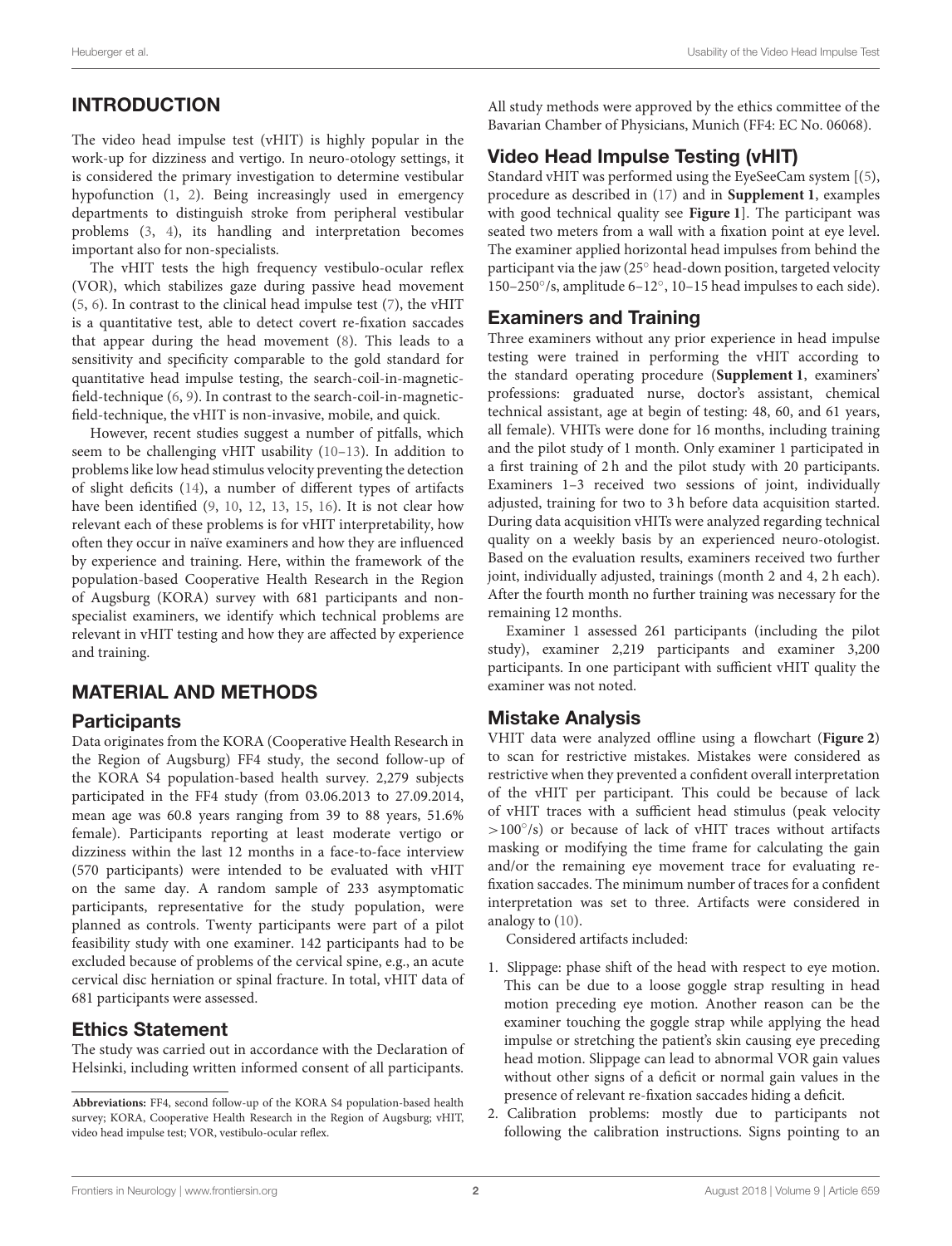

<span id="page-2-0"></span>FIGURE 1 | Video head impulse test (vHIT) examples with good technical quality. (A) Shows a normal video head impulse test (vHIT) with the eye movement (black, top) matching the head movement (gray, top), resulting in a gain at 55–65 ms around 1 (bottom). Head velocity is sufficient (around 150–250°/s) and there are no signs of restrictive mistakes. (B) Shows a vestibular deficit with reduced gain, covert, and overt re-fixation saccades. (C) Shows a successful calibration with the eye movements (gray dots, top) forming a cross, accumulating in the five laser points (black circles, top). In the bottom of (C) some original eye movement recordings during calibration are shown.



<span id="page-2-1"></span>FIGURE 2 | Flowchart to scan for restrictive mistakes. Restrictive mistakes are artifacts preventing a confident overall video head impulse test (vHIT) interpretation of one participant (restrictive artifacts) or an insufficient head velocity stimulus in all vHIT traces of one participant. First, sufficient peak head velocity was checked (>100◦ /s). In a second step, data were scanned for artifacts possibly restricting overall interpretability [in analogy to (10)]: (1) Slippage: phase shift of the head with respect to eye motion, probably due to a loose goggle strap, the examiner touching the goggle strap while applying the head impulse or stretching the patient's skin. (2) Calibration problems: mostly due to participants not following the calibration instructions. Signs pointing to an insufficient calibration may be inappropriately high (>1.3) or low (<0.79) vestibulo-ocular reflex (VOR) gain values without consecutive re-fixation saccades. (3) Blinks: oscillations crossing the baseline (no saccades, ≥75% of peak eye velocity). (4) Multiple VOR peaks: two or more eye velocity peaks during head movement (no saccades, ≥25% of peak eye velocity), probably due to the examiner touching the goggles, mini-blinks or impaired pupil detection. (5) Trace oscillations: oscillations (no saccades, <25% of peak eye velocity during head movement and <75% of peak eye velocity after head movement), probably due to impaired pupil detection. (6) Wrong VOR direction: no eye movement or eye movement in the same direction as the head movement, probably due to patient inattention. (7) Unclassifiable artifact: any other artifact, which restricts interpretation, but does not match the criteria above.

insufficient calibration may be inappropriately high  $(>1.3)$  or low (<0.79) VOR gain values without consecutive re-fixation saccades.

- 3. Blinks: oscillations crossing the baseline (which do not qualify as saccades),  $\geq$  75% of peak eye velocity.
- 4. Multiple VOR peaks: Two or more eye velocity peaks during head movement (which do not qualify as saccades), ≥25% of

peak eye velocity, inhibiting a secure gain calculation, probably due to the examiner touching the goggles, mini-blinks or impaired pupil detection (e.g., narrow palpebral fissure or participant wearing mascara).

5. Trace oscillations: oscillations (which do not qualify as saccades), <25% of peak eye velocity during head movement and <75% of peak eye velocity after head movement,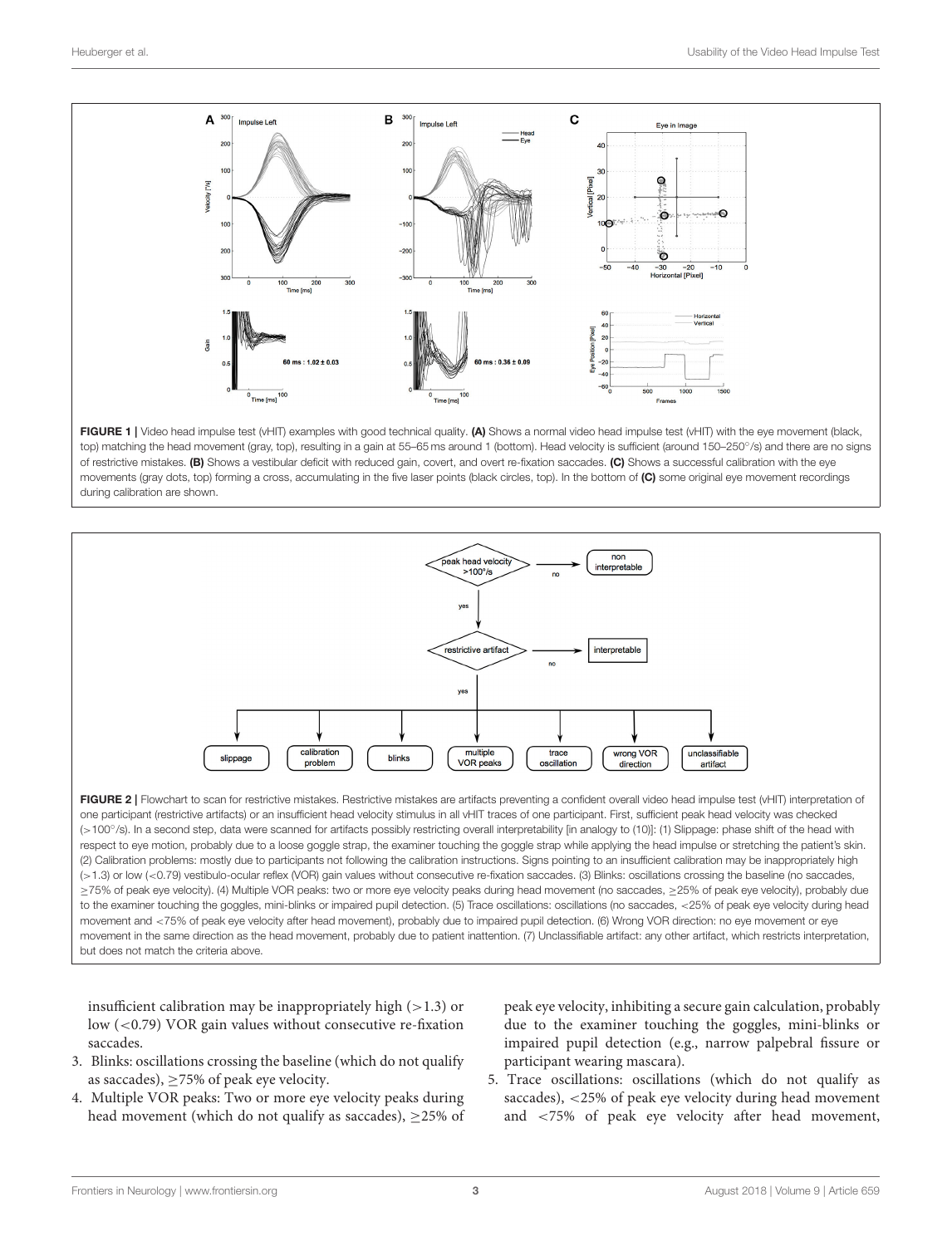inhibiting the evaluation of possible saccades/valuable gain calculation, probably due to impaired pupil detection.

- 6. Wrong VOR direction: no eye movement or eye movement in the same direction as the head movement, probably due to patient inattention.
- 7. Unclassifiable artifact: any other artifact, which restricts interpretation, but does not match the criteria above.

Data were scored regarding interpretability by two experienced neuro-otologists (MH, >5 years of experience, NL, >10 years of experience). If multiple restrictive mistakes were present in one participant's vHIT, the most relevant was noted.

#### Statistical Analysis

We report frequencies and relative frequencies for categorical data and mean and standard deviation for continuous data. To test differences of success probabilities we used a Chi-Square test. R 3.3.2 was used for all analyses (R Core Team 2014). Statistical significance was set at a two-tailed 5 % level.

## RESULTS

Twenty-two of the 681 participants' vHITs (3.2%) were not interpretable due to restrictive mistakes (insufficient technical quality, examples see **[Figure 3](#page-4-0)**). Of these, 14 (63.6%) showed slippage (**[Figure 3A](#page-4-0)**), calibration was faulty in four (18.2%, **[Figure 3B](#page-4-0)**), three displayed blinks and multiple peaks (13.6%, with one vHIT also displaying trace oscillations, **[Figure 3C](#page-4-0)**), and the head stimulus was too slow in one participant (4.6%). We did not observe "wrong VOR direction" or any "unclassifiable artifacts" as restrictive mistakes. Thirteen cases of slippage showed a phase shift with eye movement preceding head movement, one case had a phase shift with head movement preceding eye movement. With blinks and multiple peaks always occurring together, and trace oscillations always being associated with these two, we grouped these three mistakes in a new category "noise" (see also Discussion and **[Figure 5](#page-5-8)**).

The overall rate of restrictive mistakes decreased significantly during the study, with 12% (9/75) within the first 25 tested participants by each of the examiners and 2.1% (13/605) during the rest of the examinations (two-sided test for proportion  $p$ ) < 0.0001). After the first 50 tested participants per examiner the rate of restrictive mistakes decreased to 1.3% (7/530). 72.7% (16/22) of all mistakes occurred during the first 4 months of testing. After 6 months of the study, there were no more slippage, calibration or velocity problems, but only two cases of too noisy vHIT (occurring in month 11 and 13).

Suspecting the vHIT procedure needed some amount of personal skill and practice, we investigated its quality per examiner. The number of restrictive mistakes differed greatly between examiners (**[Figure 4A](#page-4-1)**,  $p = 0.0007$ ) with examiner 2 having a percentage of 6.8% of non-interpretable vHITs (15/219), examiner 1 2.3% (6/261), and examiner 3 0.5% (1/200). The relative importance of identified restrictive mistakes also differed between examiners (examiner 2: 80% slippage, 13% calibration problems, 7% noise, examiner 1: 33% calibration problems, 33% slippage, 17% noise, 17% low velocity, examiner 3: 100% noise). **[Figure 4B](#page-4-1)** shows the exponential descent of noninterpretable vHITs of all examiners over the rising number of tested participants per examiner (exponential fit for all examiners with  $R^2 = 0.90$ , examiner 2:  $R^2 = 0.97$ , examiner 1:  $R^2 = 0.34$ , examiner 3:  $R^2 = 0.00$ ).

# **DISCUSSION**

# Rate of Insufficient vHIT Technical Quality Restricting Interpretation (Restrictive Mistakes)

In our study, 3.2% of participants (22/681) had vHIT with restrictive mistakes. This number is comparable to that of two smaller studies where experts performed vHIT: Mossman et al. [\(13\)](#page-6-3) had to discard 5% (3/63) of healthy subjects' data due to technical reasons; Mantokoudis et al. [\(10\)](#page-6-2) analyzing 26 patients with acute vestibular syndrome found 42% of traces noninterpretable but overall, could diagnose all patients [\(11\)](#page-6-9). With our discard rate of 3.2% applied to their patient population of 26, 0.8 patients should have been non-interpretable.

# Relevant Restrictive Mistakes and Suggestion for Avoidance

We found four relevant restrictive mistakes: slippage (63.6%), calibration problems (18.2%), noise (13.6%), and insufficient peak head velocity (4.6%). The overall rate of restrictive mistakes diminished quickly with study time, proposing a prompt learning effect by training. This puts into perspective the large number of artifacts described in the literature [\(9,](#page-6-1) [10,](#page-6-2) [12–](#page-6-5)[16\)](#page-6-7). Importantly, in our study, examiners without any prior vHIT skills achieved the low number of restrictive mistakes.

Slippage is an important restrictive mistake. Suh et al. [\(12\)](#page-6-5) have studied slippage due to a loose goggle strap in healthy participants. Loose goggle straps lead to slippage with head motion preceding eye motion. This type of slippage was rare in our study, probably because we greatly emphasized fastening the strap in our trainings (see **[Supplement 1](#page-5-7)**). In our study, slippage predominantly showed a phase shift with preceding eye velocity, probably due to involuntary stretching of the participant's skin or touching the goggle strap. After putting more emphasis on this slippage type during the first 6 months of study time, slippage did not occur any more. This again underlines the importance of training. We did not need to apply further measures proposed to prevent slippage such as dental paste [\(18\)](#page-6-10).

The second most common restrictive mistake - calibration problems - did not require a specific training in the course of the study, but decreased with repetitively emphasizing the need for quality control, and if necessary, repetition.

Insufficient head stimuli were avoidable by training. We provided the examiners with leads like relaxing the participant by starting with slow head movements before the vHIT to better tolerate the high peak head velocity necessary (see **[Supplement 1](#page-5-7)**).

Other artifacts described in the literature and caused by blinks, touching the goggles or impaired pupil detection only very rarely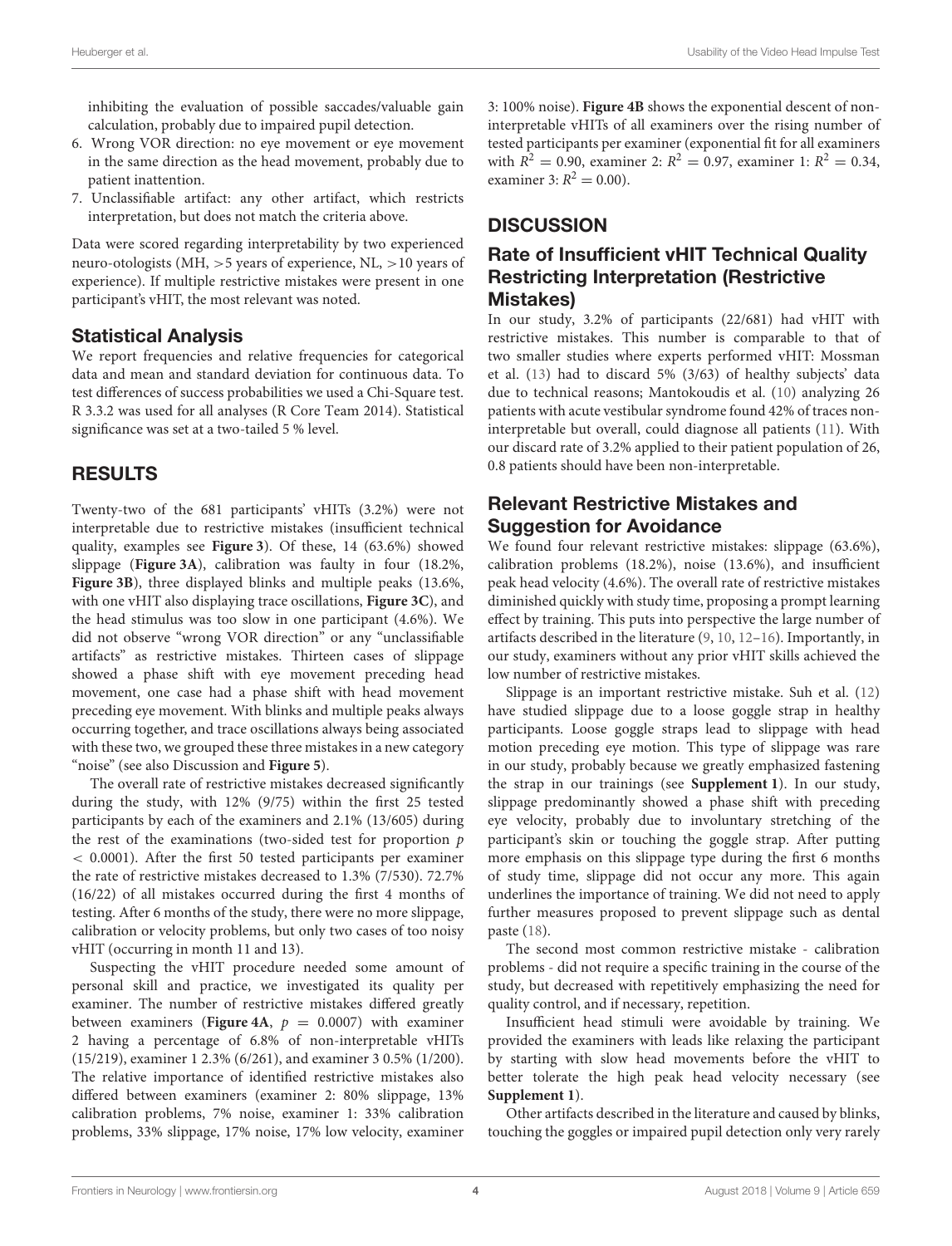

<span id="page-4-0"></span>FIGURE 3 | Relevant restrictive artifacts in our cohort. In this figure shows the relevant restrictive artifacts in our study: (A) slippage: the eye movement (top, black) precedes the head movement (top, gray). This leads to a calculated normal gain of 1.0 at 55–65 ms (see time course of the gain, bottom). A vestibulo-ocular reflex (VOR) deficit (note distinct re-fixation saccades, top) might not be detected because of the phase shift falsely increasing the gain value. (B) Calibration problems: due to a false calibration (bottom), the eye to head movement ratio is miscalculated resulting in an inappropriately low or high (as in this example) gain value without matching re-fixation saccades. Note the combination with the (not dominating) slippage artifact. For a correct example of calibration see [Figure 1](#page-2-0). (C) noise: oscillations of the eye movement trace (top, black), probably due to blinks, impaired pupil detection (e.g., narrow palpebral fissure, wearing mascara) or the examiner touching the goggles. A reliable gain calculation (bottom) is not possible. In this example, the former categories blinks, multiple VOR peaks and oscillations are present ([Figure 2](#page-2-1)), summarized as "noise."



<span id="page-4-1"></span>FIGURE 4 | Restrictive mistakes per examiner and individual learning curves. (A) Shows the rate of restrictive mistakes for the individual examiners (gray lines) and the cumulative rate (black line) with participants grouped in chunks of 50. After the first 50 tested participants per examiner the rate of restrictive mistakes decreased from 10% (15/150) to 1.3% (7/530). Examiner 1 participated in a pilot study, represented in a dashed line. (B) Shows exponential fits for each of the three examiners. Participants were grouped in chunks of 25. The decrease of non-interpretable vHITs over the number of tested participants was estimated fitting the rate of mistakes with an exponential curve. Examiner 2 with most errors in the beginning of the study showed an  $R^2$  of 0.97 (examiner 1  $R^2 =$  0.34, examiner 3  $R^2 =$  0.00). The overall exponential fit for all examiners' restrictive mistakes resulted in an  $R^2$  of 0.90.

restricted interpretation in our study (3/681 participants). We subsumed them under the term "noise."

Overall, we could reduce the types of restrictive mistakes rendering a confident vHIT interpretation impossible to four. This facilitates vHIT training and is encouraging especially in sight of the increasing importance of vHIT for non-specialists (e.g., in the emergency room). This is supported by Mantokoudis et al. [\(11\)](#page-6-9), who report no significant or clinically relevant effect on data-sensitivity or specificity by filtering vHITs manually for artifacts in a study of 26 patients. To facilitate scanning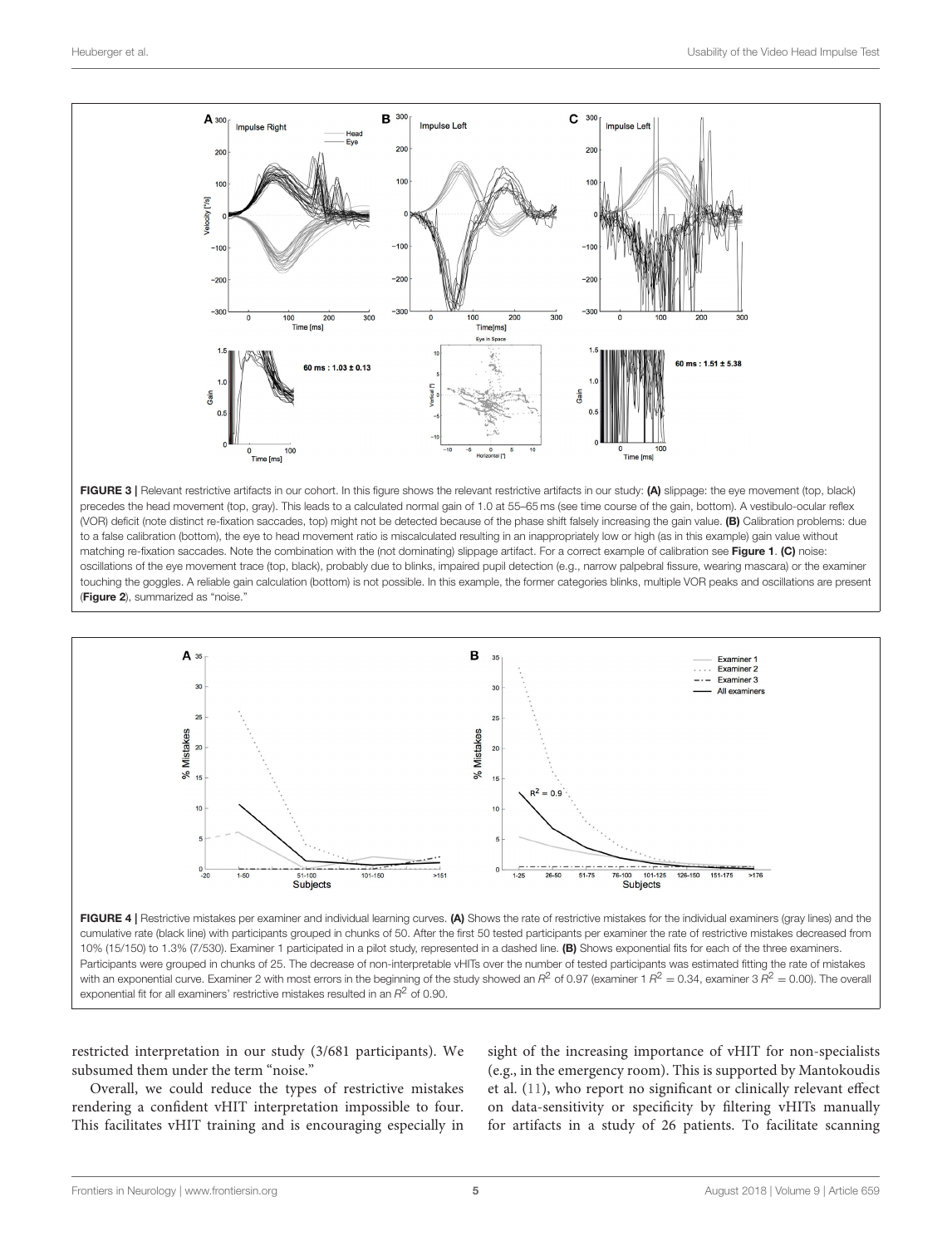

<span id="page-5-8"></span>quality. In our study, we could reduce the relevant restrictive mistakes to four categories (insufficient head stimulus velocity, slippage, calibration problems, and noise). As a result, we suggest a simplified flowchart to check for sufficient vHIT quality.

vHITs for restrictive mistakes we developed a simplified flowchart (**[Figure 5](#page-5-8)**).

#### Individual Learning and Applying the vHIT

To our knowledge, this is the first prospective study about inexperienced examiners learning vHIT. First, it was possible for all three examiners to learn applying the vHIT with a reasonable rate of restrictive mistakes within two trainings of two to 3 h. Machner et al. [\(14\)](#page-6-4) describe a learning time period of 2 days for health personnel, in comparison to 2 weeks for electronystagmography / calorics. The inter-examiner difference in the rate of restrictive mistakes as well as in their kind, suggests that people have different "talents" for applying the vHIT. This underlines the importance of individual training.

## Study Limitations

The study was conducted in 2013/2014, and currently, the analysis of six semicircular canals is becoming more popular.

## **REFERENCES**

- <span id="page-5-0"></span>1. Rambold HA. Economic management of vertigo/dizziness disease in a county hospital: video-head-impulse test vs. caloric irrigation. Eur Arch Otorhinolaryngol. (2015) 272:2621–8. doi: [10.1007/s00405-014-3205-1](https://doi.org/10.1007/s00405-014-3205-1)
- <span id="page-5-1"></span>2. van Esch BF, Nobel-Hoff GE, van Benthem PP, van der Zaag-Loonen HJ, Bruintjes TD. Determining vestibular hypofunction: start with the video-head impulse test. Eur Arch Otorhinolaryngol. (2016) 273:3733–9. doi: [10.1007/s00405-016-4055-9](https://doi.org/10.1007/s00405-016-4055-9)
- <span id="page-5-2"></span>3. Newman-Toker DE, Saber Tehrani AS, Mantokoudis G, Pula JH, Guede CI, Kerber KA, et al. Quantitative video-oculography to help diagnose stroke in acute vertigo and dizziness: toward an ECG for the eyes. Stroke (2013) 44:1158–61. doi: [10.1161/STROKEAHA.111.000033](https://doi.org/10.1161/STROKEAHA.111.000033)

Most probably, the main study conclusions could be extrapolated to the examination of the vertical canals. This study was performed with one of the available vHIT devices, and the results are therefore valid for this system. Differences in methodology between vHIT systems, e.g., concerning calibration, are not reflected here.

# **CONCLUSION**

Few categories suffice to explain restrictive mistakes in vHIT testing. With goggle slippage and calibration problems being most important, trainers should emphasize the importance of tight goggles, not touching the strap or stretching the patient's skin while applying the head impulse, and of correct calibration. Although vHIT should not be considered a plug and play device, experience, and individual training quickly and effectively improve vHIT quality, leading to high usability.

# DATA AVAILABILITY STATEMENT

All relevant data is contained within the manuscript.

# AUTHOR CONTRIBUTIONS

EG, RH, AP, ES, and NL did study conception. MH and NL performed vHIT trainings and supervision; MH, MS, ES, and NL analyzed and interpreted the data. MS, CR, MM, and RS contributed to the statistical analysis. MH and NL drafted the initial manuscript and revised the manuscript. All authors have read and approved the final manuscript.

# FUNDING

This study was supported by the German Federal Ministry of Education and Research (Grant 01 EO 0914).

# SUPPLEMENTARY MATERIAL

<span id="page-5-7"></span>The Supplementary Material for this article can be found [online at: https://www.frontiersin.org/articles/10.3389/fneur.](https://www.frontiersin.org/articles/10.3389/fneur.2018.00659/full#supplementary-material) 2018.00659/full#supplementary-material

- <span id="page-5-3"></span>4. Mantokoudis G, Tehrani AS, Wozniak A, Eibenberger K, Kattah JC, Guede CI, et al. VOR gain by head impulse video-oculography differentiates acute vestibular neuritis from stroke. Otol Neurotol. (2015) 36:457–65. doi: [10.1097/MAO.0000000000000638](https://doi.org/10.1097/MAO.0000000000000638)
- <span id="page-5-4"></span>5. Bartl K, Lehnen N, Kohlbecher S, Schneider E. Head impulse testing using video-oculography. Ann N Y Acad Sci. (2009) 1164:331–3. doi: [10.1111/j.1749-6632.2009.03850.x](https://doi.org/10.1111/j.1749-6632.2009.03850.x)
- <span id="page-5-5"></span>6. MacDougall HG, Weber KP, McGarvie LA, Halmagyi GM, Curthoys IS. The video head impulse test: diagnostic accuracy in peripheral vestibulopathy.<br> *Neurology* (2009) 73:1134-41. doi: 10.1212/WNL.0b013e3181b Neurology (2009) 73:1134-41. doi: acf85
- <span id="page-5-6"></span>7. Halmagyi GM, Curthoys IS. A clinical sign of canal paresis. Arch Neurol. (1988) 45:737–9.